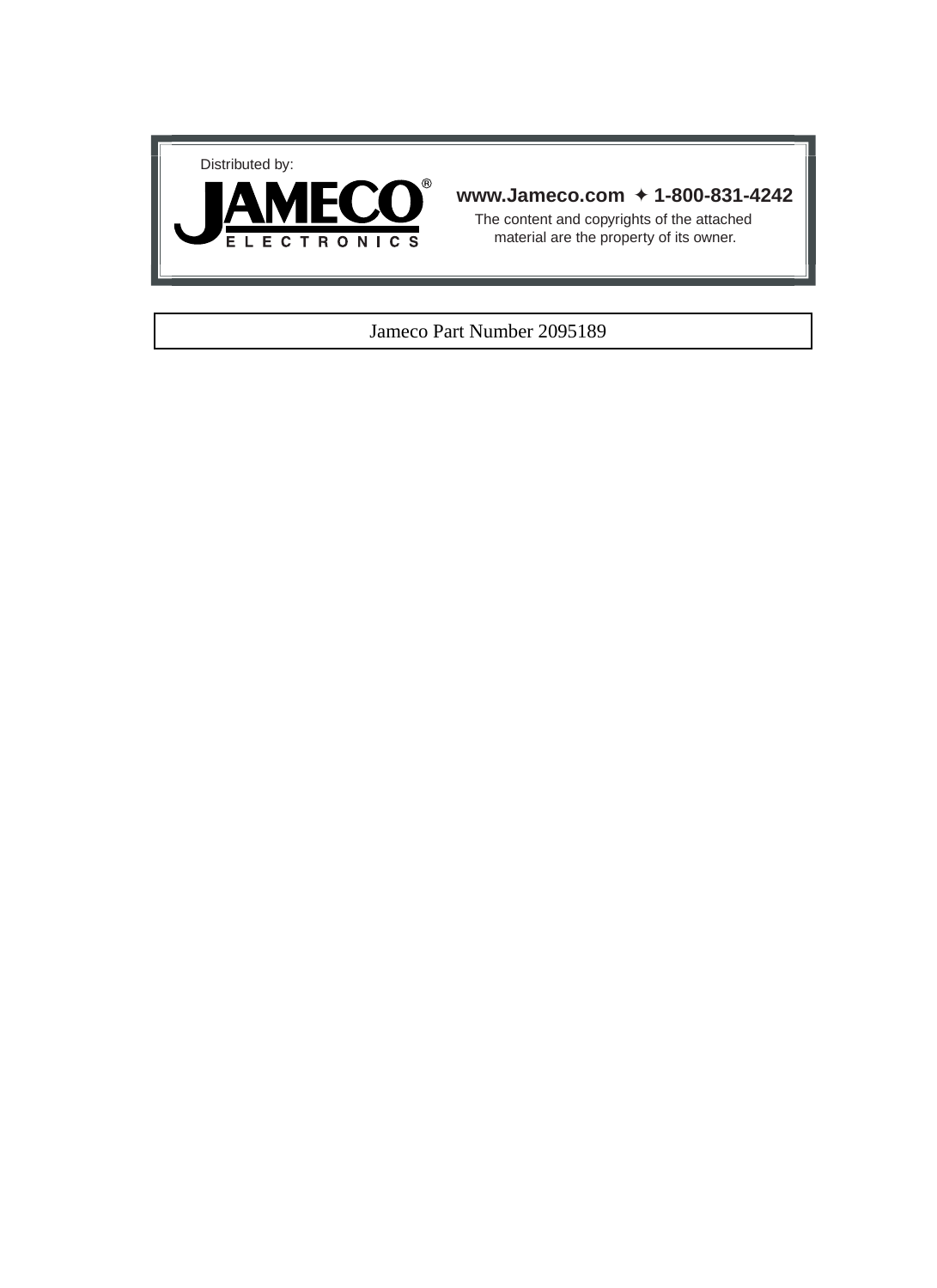

# $\lozenge$  5.0mm Round Water Clear Lamp



#### Characters

- · Viewing angle 20\*
- · For LED light, indication, illumination
- UV resistant epoxy

#### Directive Characteristics





### Absolute Maximum Ratings (Ta=25℃)

| Parameter              | Symbol       | Value        |                                    |      |
|------------------------|--------------|--------------|------------------------------------|------|
|                        |              |              | Green/Blue/White Red/Orange/Yellow | Unit |
| Power Dissipation      | Р,           | 100          | 125                                | mW   |
| DC forward Current     |              | 30           | 50                                 | mA   |
| Pulsed Forward Current | $L_{\rm HF}$ | 100          | 150                                | mA   |
| Reverse Voltage        | $V_{\rm R}$  | 5            | 5                                  |      |
| Operating Temperature  | Topr         | $-30+80$     | c                                  |      |
| Storage Temperature    | Tstg         | $-40 - +100$ | T.                                 |      |

\* Duty 1/10 Pulse Width 0.1ms

## Electrical Optical Characteristics (Ta=25°C)

| Part Number | Chip         |                              |                |                     |             | VF(V)  |     | IV(mcd) |       |      |
|-------------|--------------|------------------------------|----------------|---------------------|-------------|--------|-----|---------|-------|------|
|             | Material     | Ap(nm)                       |                | Emitted             | Lens Type   | IF(mA) |     |         |       |      |
|             |              | Min                          | Max            | Color               |             |        | Min | Max     | Min   | Max  |
| RL50-PR543  | AIGaInP/GaAs | 625                          | 635            | <b>Ultra Red</b>    | Water Clear | 20     | 1.7 | 2.8     | 5000  | 8000 |
| RL50-UO543  | AlGaInP/GaAs | 615                          | 625            | Ultra Orange        | Water Clear | 20     | 1.7 | 2.8     | 1500  | 3000 |
| RL50-PY543  | InGaAlP/GaAs | 585                          | 595            | <b>Ultra Yellow</b> | Water Clear | 20     | 1.7 | 2.8     | 5000  | 8000 |
| RL50-GH744D | InGaN/GaN    | 515                          | 525            | Pure Green          | Water Clear | 20     | 3.0 | 3.8     | 4000  | 8000 |
| RL50-CB744D | InGaN/GaN    | 465                          | 475            | Blue                | Water Clear | 20     | 3.0 | 3.8     | 3000  | 8000 |
| RL50-WH744D | InGaN/GaN    | $T$ ypical. $x=0.3$<br>White |                | Water Clear         | 20          | 3.0    | 3.8 | 6000    | 14000 |      |
|             |              |                              | $ypical.y=0.3$ |                     |             |        |     |         |       |      |

\* Luminous intensity rank please see (Standard Bin Grade)

### Precautions in handling

### Package

- 1. When soldering, leave 2.0mm of minimum clearance between the resin and the soldering point.
- 2. Blue, Green and White products are so sensitive to ESD, that users required to handle with care.

Bulk------------ 500Pcs/bag Taping--------2000Pcs/reel